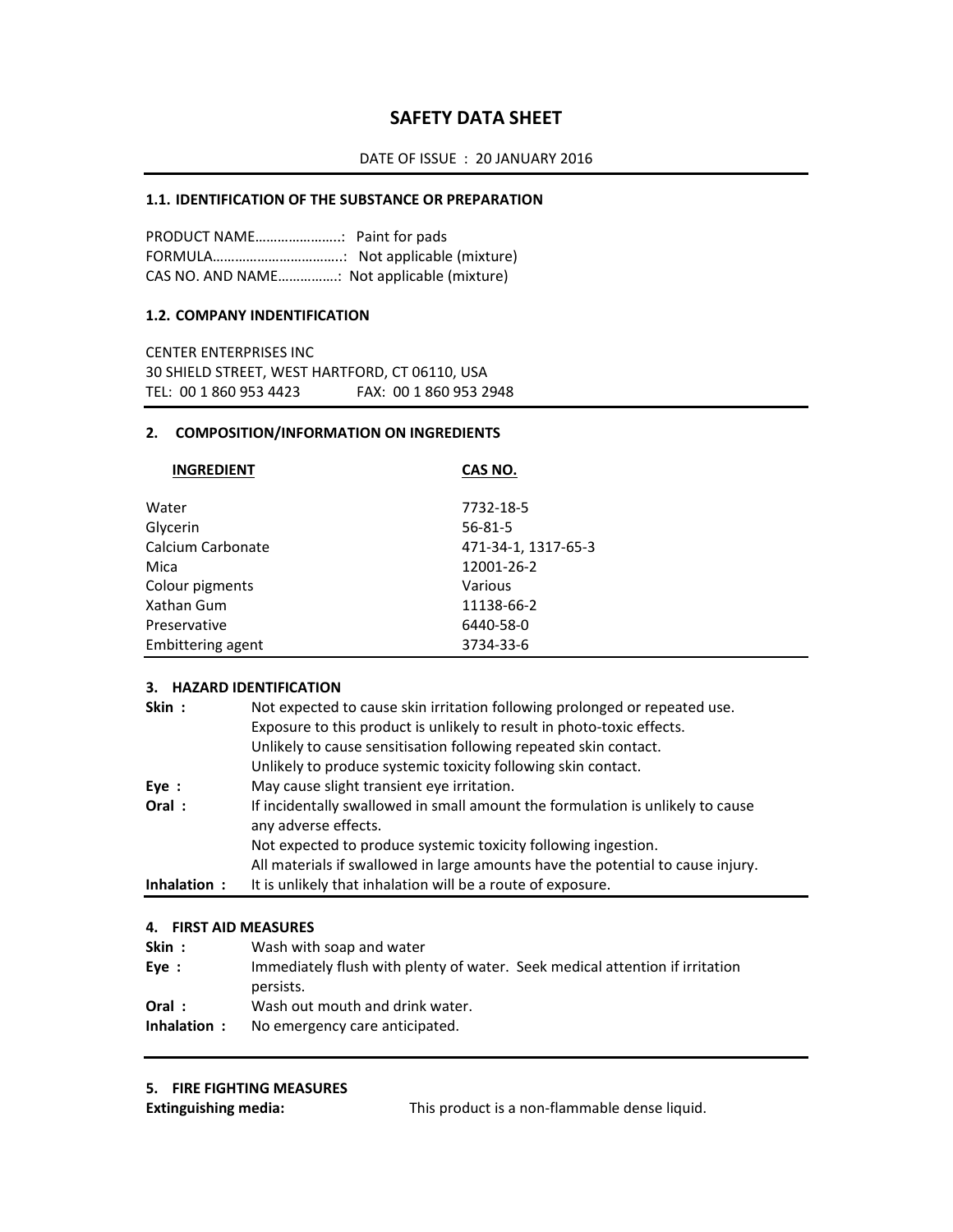**Extinguishing media to be avoided :** None **Specific fire fighting methods :** None **Specific protective equipment for fire fighters :** Use self‐contained breathing apparatus when fighting fires in enclosed areas.

#### **6. ACCIDENTAL RELEASE MEASURES**

Restrict the area to only those personnel needed. Major spills should be collected for disposal. Minor spills may be flushed away if permitted by local regulations.

#### **7. HANDLING AND STORAGE**

**Handling:** Wash thoroughly after handling. **Storage:** Store in dry conditions out of sunlight.

#### **8. EXPOSURE CONTROLS/PERSONAL PROTECTION**

**Personal protection:**

| - Respiratory protection:   | None should be required.       |
|-----------------------------|--------------------------------|
| - Hand protection:          | Use gloves impervious to water |
| - Eye protection:           | None                           |
| - Skin and body protection: | Suitable clothing              |

| 9. PHYSICAL AND CHEMICAL PROPERTIES |         |                                 |
|-------------------------------------|---------|---------------------------------|
| <b>Physical state:</b>              | Liquid  |                                 |
| Colour:                             | Various |                                 |
| Odour:                              |         | Slight                          |
| Flammability:                       |         | Not applicable (aqueous system) |
|                                     |         |                                 |
| <b>10. STABILITY AND REACTIVITY</b> |         |                                 |
| Stability:                          |         | Stable                          |
| <b>Hazardous reactions:</b>         |         |                                 |
| - Conditions to avoid:              | None    |                                 |
| - Materials to avoid:               |         | None                            |

## **11.TOXICOLOGICAL INFORMATION**

Information on this products shows that it would not be expected to be toxic

#### **12.ECOLOGICAL INFORMATION**

No known negative ecological effects.

### **13.DISPOSAL CONSIDERATIONS**

Dispose of in accordance with relevant local regulations.

## **14.TRANSPORT INFORMATION**

Non‐hazardous for air, sea or road freight.

## **15.REGULATORY INFORMATION**

This product complies with the EU Toy Safety Directive 2009/48/EC. A review of the ingredients suggests that it is not expected to be Toxic, Corrosive, Irritant or a Strong Sensitiser as defined in 16 CFR 1500.3(b)(5), 1500.3(b)(6),1500.3(b)(7), 1500.3(b)(8), 1500.3(b)(9) and ASTM F963‐08 (ASTM F963-11 from 12 June 2012) Standard Consumer Safety Specification on Toy Safety.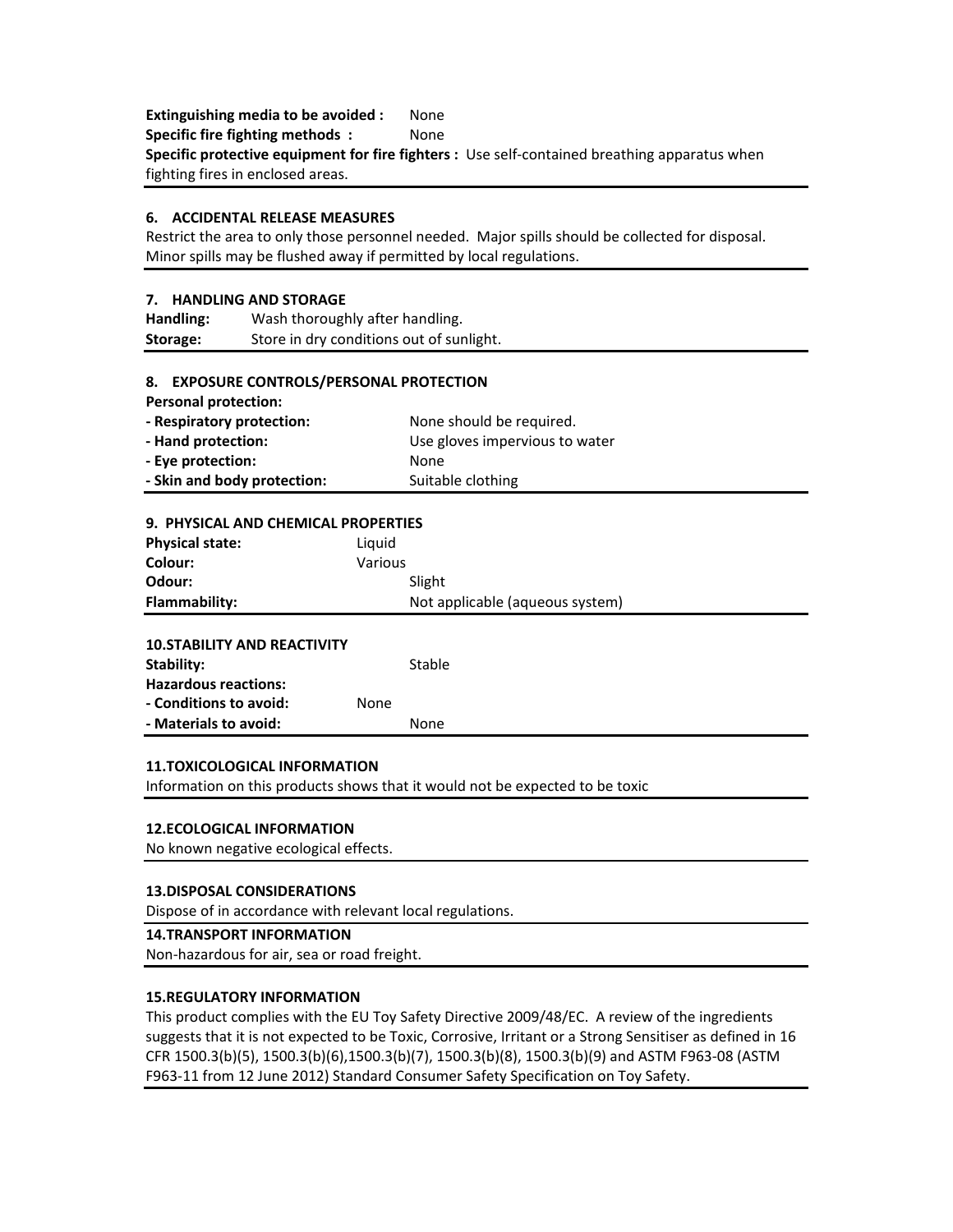## **16.OTHER INFORMATION**

The information given is based on our knowledge of this product at the time of publication and given in good faith .

Please consult the relevant product and/or application information for this product.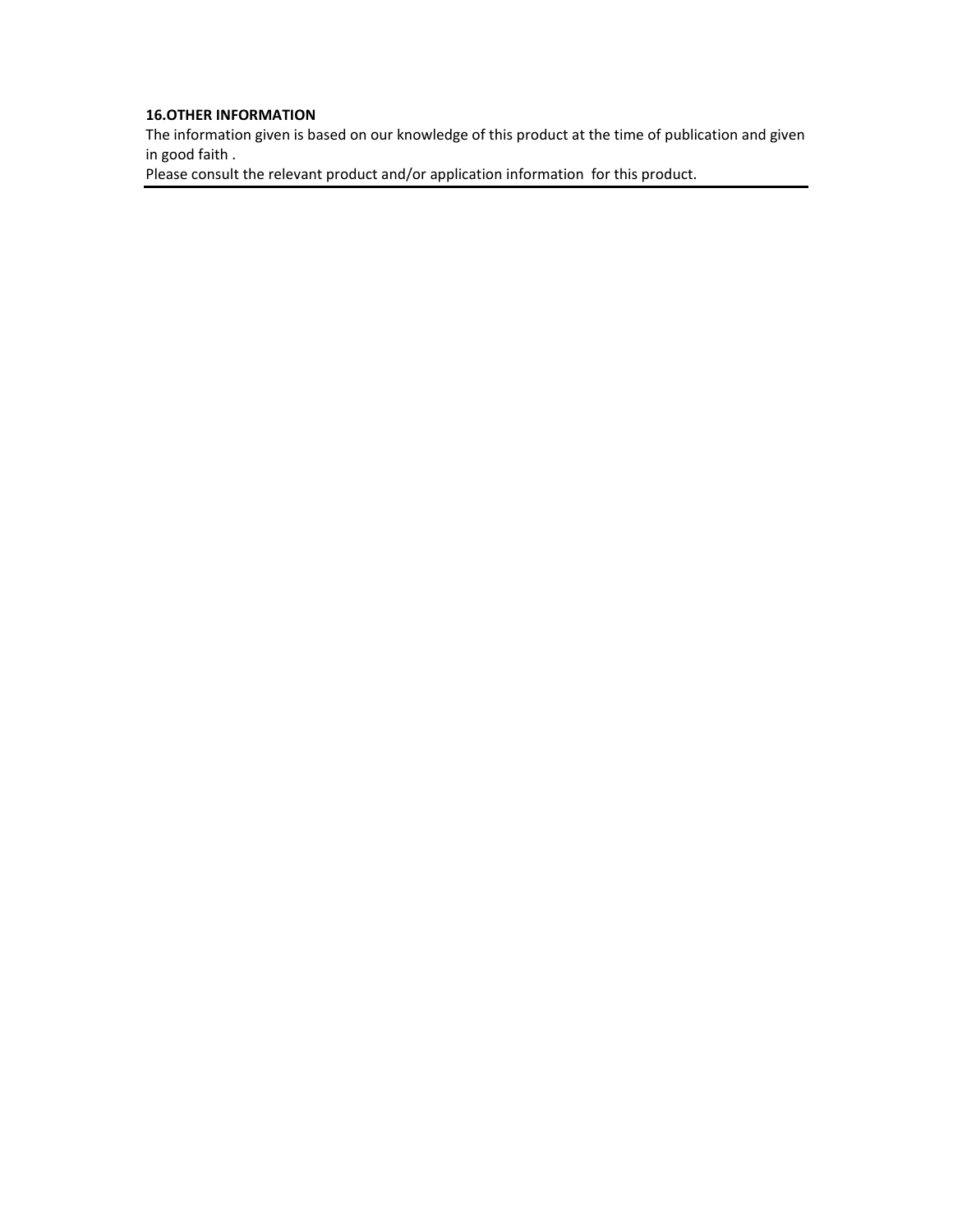

|              |                        | <b>ZONDER</b>                                                  |                                | 3157A                                                                                                        |               |      |
|--------------|------------------------|----------------------------------------------------------------|--------------------------------|--------------------------------------------------------------------------------------------------------------|---------------|------|
|              |                        | <b>ITESTING</b>                                                |                                |                                                                                                              |               |      |
|              |                        |                                                                |                                | <b>TEST REPORT</b>                                                                                           |               |      |
|              |                        | WD2018081295EN-1                                               |                                |                                                                                                              | Page: 1/14    |      |
|              | <b>Report No.:</b>     |                                                                |                                | Aug. 31, 2018<br>Date:                                                                                       |               |      |
|              | <b>Applicant:</b>      | CENTER ENTERPRISES INC.                                        |                                |                                                                                                              |               |      |
|              | <b>Address:</b>        | 30 SHIELD STREET                                               |                                |                                                                                                              |               |      |
|              |                        | <b>WEST HARTFORD</b><br>CT 06133                               |                                |                                                                                                              |               |      |
|              |                        | <b>USA</b>                                                     |                                |                                                                                                              |               |      |
|              |                        |                                                                |                                |                                                                                                              |               |      |
|              |                        | Model / Sample Name:                                           |                                | The following merchandise was (were) submitted and identified by client as:<br>Please refer to next page(s). |               |      |
|              |                        |                                                                |                                | <b>Specified Testing Age</b>                                                                                 |               | IVOI |
|              |                        | <b>Tested Age Grading:</b>                                     | $3+$                           | $3+$<br>Group:                                                                                               |               |      |
|              |                        | <b>Packaging Provided:</b>                                     | No                             | WONDER                                                                                                       |               |      |
|              | <b>Completed Date:</b> | <b>Sample Received Date:</b>                                   | Aug. 30, 2018<br>Aug. 31, 2018 |                                                                                                              |               |      |
|              |                        |                                                                |                                |                                                                                                              |               |      |
|              |                        | Test Result(s): Please refer to next page(s).                  |                                |                                                                                                              |               | WO   |
|              |                        |                                                                |                                |                                                                                                              |               |      |
| No.          |                        | <b>Test Requested and Conclusion(s):</b><br><b>Test Sample</b> |                                | Standard and Requirement                                                                                     | Conclusion(s) |      |
|              |                        |                                                                |                                | EN 71-1:2014                                                                                                 |               |      |
| $\mathbf{1}$ |                        | Submitted sample                                               |                                | - Physical and Mechanical Properties(Excluding<br>Section6.Packaging, 7.Warnings, markings and               | <b>PASS</b>   |      |

|                |                                                                                           | Group:                                                                                                                                   |               |  |
|----------------|-------------------------------------------------------------------------------------------|------------------------------------------------------------------------------------------------------------------------------------------|---------------|--|
|                | <b>Packaging Provided:</b><br>No                                                          |                                                                                                                                          |               |  |
|                | <b>Sample Received Date:</b>                                                              | Aug. 30, 2018                                                                                                                            |               |  |
|                | <b>Completed Date:</b>                                                                    | Aug. 31, 2018                                                                                                                            |               |  |
|                | Test Result(s): Please refer to next page(s).<br><b>Test Requested and Conclusion(s):</b> |                                                                                                                                          |               |  |
| No.            | <b>Test Sample</b>                                                                        | Standard and Requirement                                                                                                                 | Conclusion(s) |  |
| 1              | Submitted sample                                                                          | EN 71-1:2014<br>- Physical and Mechanical Properties (Excluding<br>Section6.Packaging, 7.Warnings, markings and<br>instructions for use) | <b>PASS</b>   |  |
| $\overline{c}$ | Submitted sample                                                                          | EN 71-2:2011+A1:2014<br>- Flammability                                                                                                   | <b>PASS</b>   |  |
| $\overline{3}$ | Tested materials of submitted<br>samples                                                  | EN 71-3:2013+A2:2017<br>- Migration of certain elements (Category III)                                                                   | <b>PASS</b>   |  |

Edited by: Calbi Lu Reviewed by: phoebe 2hay Approved by: Andy 2hu Analogy

**Editedby:**  $CA/bi$  L<sub>M</sub> Reviewed by:  $5hoebe$  2hang approved by: Andy 2hM  $\frac{1}{2}hme$  2hM  $\frac{1}{2}hme$  2h  $\frac{1}{2}hme$  2h  $\frac{1}{2}hme$  2h  $\frac{1}{2}hme$  2h  $\frac{1}{2}hme$  2h  $\frac{1}{2}hme$  2h  $\frac{1}{2}hme$  2h  $\frac{1}{2}hme$  2h  $\frac{1}{2}hme$  2 The results shown in this test report refer only to the sample(s) test permission of the company.The data/results in reports without an C<sup>4</sup>s" means the item of subcontractor is not accredited by CNAS.<br> **WONDER (GUANGDONG)** No. 221 Jianshebei Road Huadu District, Guangzhou City, Guangdong Province, China, 5108000 China, 5108000 China, 5108000 China, 5108000 China, 51080000 China, 51080000 China, 51080000 China, 51080000 China, 51080000 China,

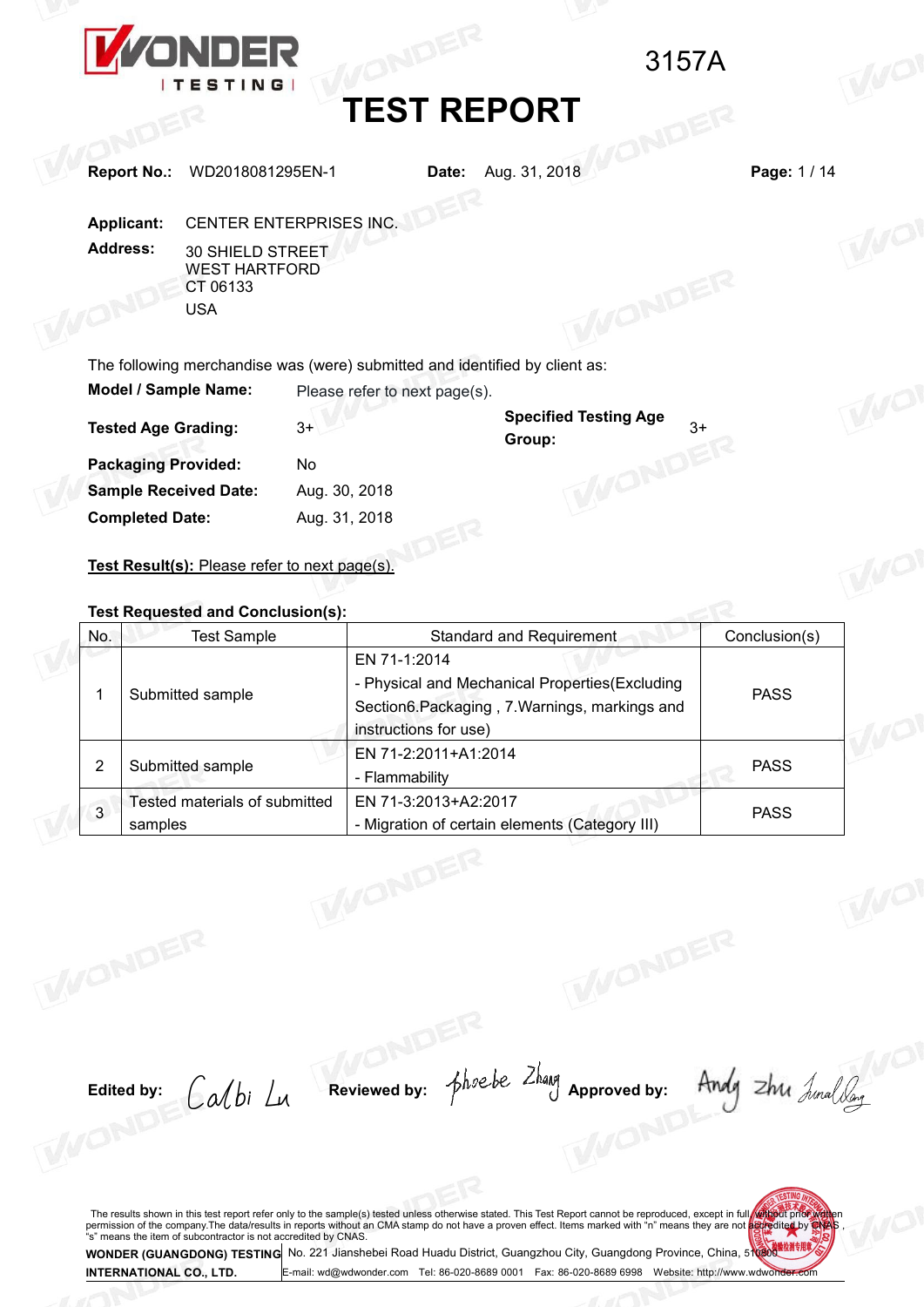

**Report No.:** WD2018081295EN-1 **Date:** Aug. 31, 2018 **Page:** 2 / 14

## **Test Result(s):**

Mechanical and Physical Properties - EN 71-1:2014

| <b>Section</b> | <b>Testing Items</b>                                                                    | <b>Assessment</b> |
|----------------|-----------------------------------------------------------------------------------------|-------------------|
| $\overline{4}$ | <b>General Requirements</b>                                                             | <b>PASS</b>       |
| 4.1            | Material cleanliness                                                                    | <b>PASS</b>       |
| 4.2            | Assembly                                                                                | <b>NA</b>         |
| 4.3            | Flexible plastic sheeting                                                               | <b>NA</b>         |
| 4.4            | Toy bags                                                                                | <b>NA</b>         |
| 4.5            | Glass                                                                                   | <b>NA</b>         |
| 4.6            | <b>Expanding materials</b>                                                              | <b>NA</b>         |
| 4.7            | Edges                                                                                   | <b>PASS</b>       |
| 4.8            | Points and metallic wires                                                               | <b>PASS</b>       |
| 4.9            | Protruding parts                                                                        | <b>NA</b>         |
| 4.10           | Parts moving against each other                                                         | <b>NA</b>         |
| 4.11           | Mouth-actuated toys and other toys intended to be put in the mouth                      | <b>NA</b>         |
| 4.12           | <b>Balloons</b>                                                                         | <b>NA</b>         |
| 4.13           | Cords of toy kites and other flying toys                                                | <b>NA</b>         |
| 4.14           | Enclosures                                                                              | <b>NA</b>         |
| 4.15           | Toys intended to bear the mass of a child                                               | <b>NA</b>         |
| 4.16           | Heavy immobile toys                                                                     | <b>NA</b>         |
| 4.17           | Projectiles                                                                             | <b>NA</b>         |
| 4.18           | Aquatic toys and inflatable toys                                                        | <b>NA</b>         |
| 4.19           | Percussion caps specifically designed for use in toys and toys using<br>percussion caps | <b>NA</b>         |
| 4.20           | <b>Acoustics</b>                                                                        | <b>NA</b>         |
| 4.21           | Toys containing a non-electrical heat source                                            | <b>NA</b>         |
| 4.22           | Small balls                                                                             | <b>NA</b>         |
| 4.23           | Magnets                                                                                 | <b>NA</b>         |
| 4.24           | Yo-yo balls                                                                             | <b>NA</b>         |
| 4.25           | Toys attached to food                                                                   | <b>NA</b>         |
| $\sqrt{5}$     | Toys intended for children under 36 months (Washing/ Cleaning instruction)              | <b>NA</b>         |
| 5.1            | General requirements                                                                    | <b>NA</b>         |
| 5.2            | Soft-filled toys and soft-filled parts of toy                                           | <b>NA</b>         |
| 5.3            | Plastic sheeting                                                                        | <b>NA</b>         |
| 5.4            | Cords, chains and electrical cables in toys                                             | <b>NA</b>         |
| 5.5            | Liquid-filled toys                                                                      | <b>NA</b>         |

The results shown in this test report refer only to the sample(s) tested unless otherwise stated. This Test Report cannot be reproduced, except in full we to the streport permission of the company. The data/results in repo



**WONDER (GUANGDONG) TESTING INTERNATIONAL CO., LTD.** No. <sup>221</sup> Jianshebei Road Huadu District, Guangzhou City, Guangdong Province, China, <sup>510800</sup> E-mail: [wd@wdwonder.com](mailto:wd@wdwonder.com) Tel: 86-020-8689 0001 Fax: 86-020-8689 6998 Website: http://www.wdwonder.com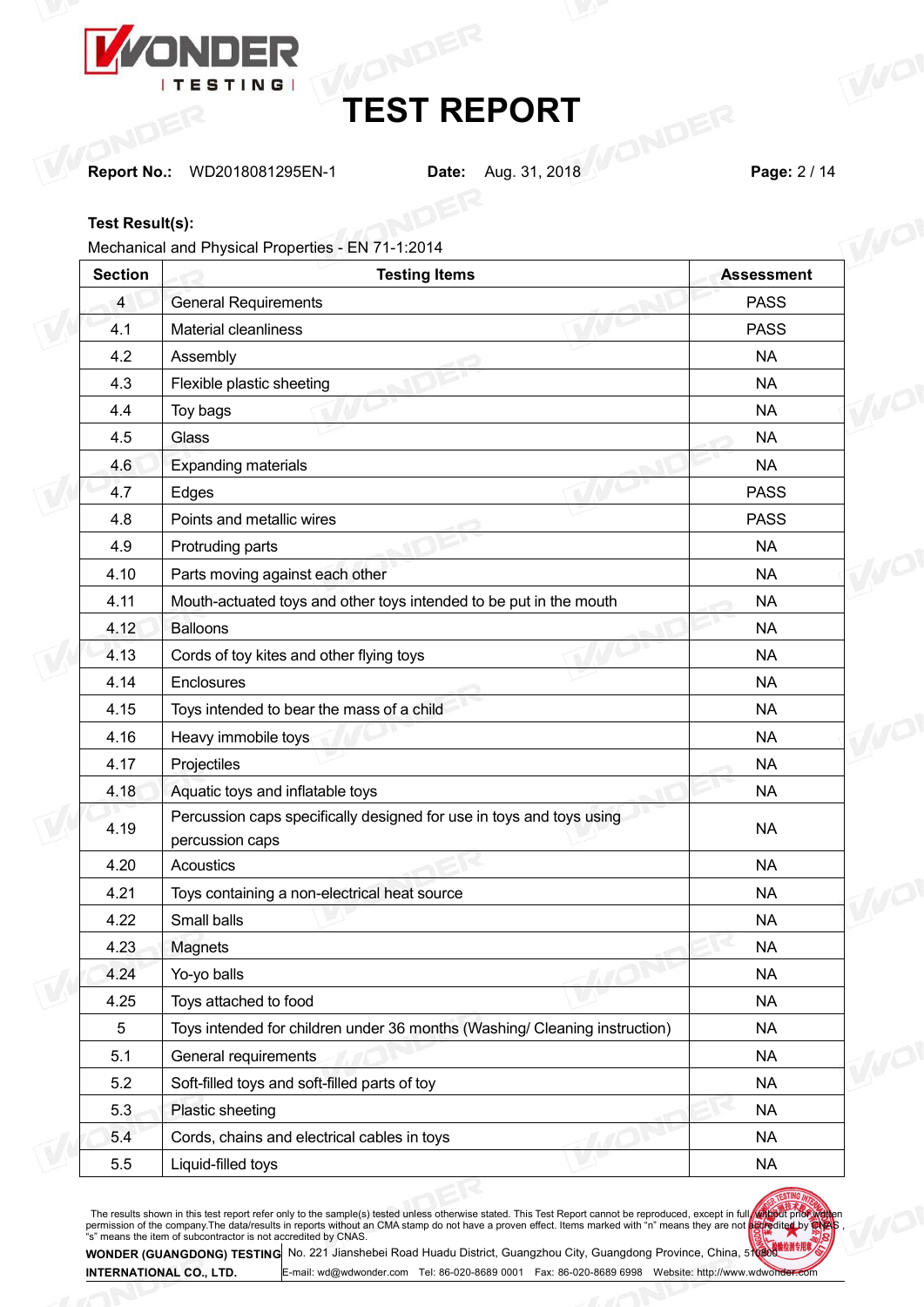

**Report No.:** WD2018081295EN-1 **Date:** Aug. 31, 2018 **Page:** 3 / 14

| 5.6            | Speed limitation of electrically-driven ride-on toys                                         | <b>NA</b>       |  |
|----------------|----------------------------------------------------------------------------------------------|-----------------|--|
| 5.7            | Glass and porcelain                                                                          | <b>NA</b>       |  |
| 5.8            | Shape and size of certain toys                                                               | <b>NA</b>       |  |
| 5.9            | Toys comprising monofilament fibers                                                          | <b>NA</b>       |  |
| 5.10           | Small balls                                                                                  | <b>NA</b>       |  |
| 5.11           | Play figures                                                                                 | <b>NA</b>       |  |
| 5.12           | Hemispheric-shaped toys                                                                      | <b>NA</b>       |  |
| 5.13           | Suction cups                                                                                 | <b>NA</b>       |  |
| 5.14           | Straps intended to be worn fully or partially around the neck                                | <b>NA</b>       |  |
| 6              | Packaging                                                                                    | NR <sup>*</sup> |  |
| $\overline{7}$ | Warnings, markings and instructions for use                                                  | NR <sup>*</sup> |  |
| 7.1            | General                                                                                      | NR <sup>*</sup> |  |
| 7.2            | Toys not intended for children under 36 months                                               | NR <sup>*</sup> |  |
| 7.3            | Latex balloons                                                                               | <b>NA</b>       |  |
| 7.4            | Aquatic toys                                                                                 | <b>NA</b>       |  |
| 7.5            | <b>Functional toys</b>                                                                       | <b>NA</b>       |  |
| 7.6            | Hazardous sharp functional edges and points                                                  | <b>NA</b>       |  |
| 7.7            | Projectiles                                                                                  | <b>NA</b>       |  |
| 7.8            | Imitation protective masks and helmets                                                       | <b>NA</b>       |  |
| 7.9            | Toy kites                                                                                    | <b>NA</b>       |  |
| 7.10           | Roller skates, inline skates, skateboards and certain other ride-on toys                     | <b>NA</b>       |  |
| 7.11           | Toys intended to be attached to or strung across a cradle, cot, or<br>perambulator           | <b>NA</b>       |  |
| 7.12           | Liquids-filled teethers                                                                      | <b>NA</b>       |  |
| 7.13           | Percussion caps specifically designed for use in toys                                        | <b>NA</b>       |  |
| 7.14           | Acoustics                                                                                    | <b>NA</b>       |  |
| 7.15           | Toy bicycles                                                                                 | <b>NA</b>       |  |
| 7.16           | Toys intended to bear the mass of a child                                                    | <b>NA</b>       |  |
| 7.17           | Toys comprising monofilament fibres                                                          | <b>NA</b>       |  |
| 7.18           | Toy scooters                                                                                 | <b>NA</b>       |  |
| 7.19           | Rocking horses and similar toys                                                              | <b>NA</b>       |  |
| 7.20           | Magnetic/electrical experimental sets                                                        | <b>NA</b>       |  |
| 7.21           | Toys with electrical cables exceeding 300mm in length                                        | <b>NA</b>       |  |
| 7.22           | Toys with cords or chains intended for children of 18 months and over but<br>under 36 months | <b>NA</b>       |  |
|                |                                                                                              |                 |  |

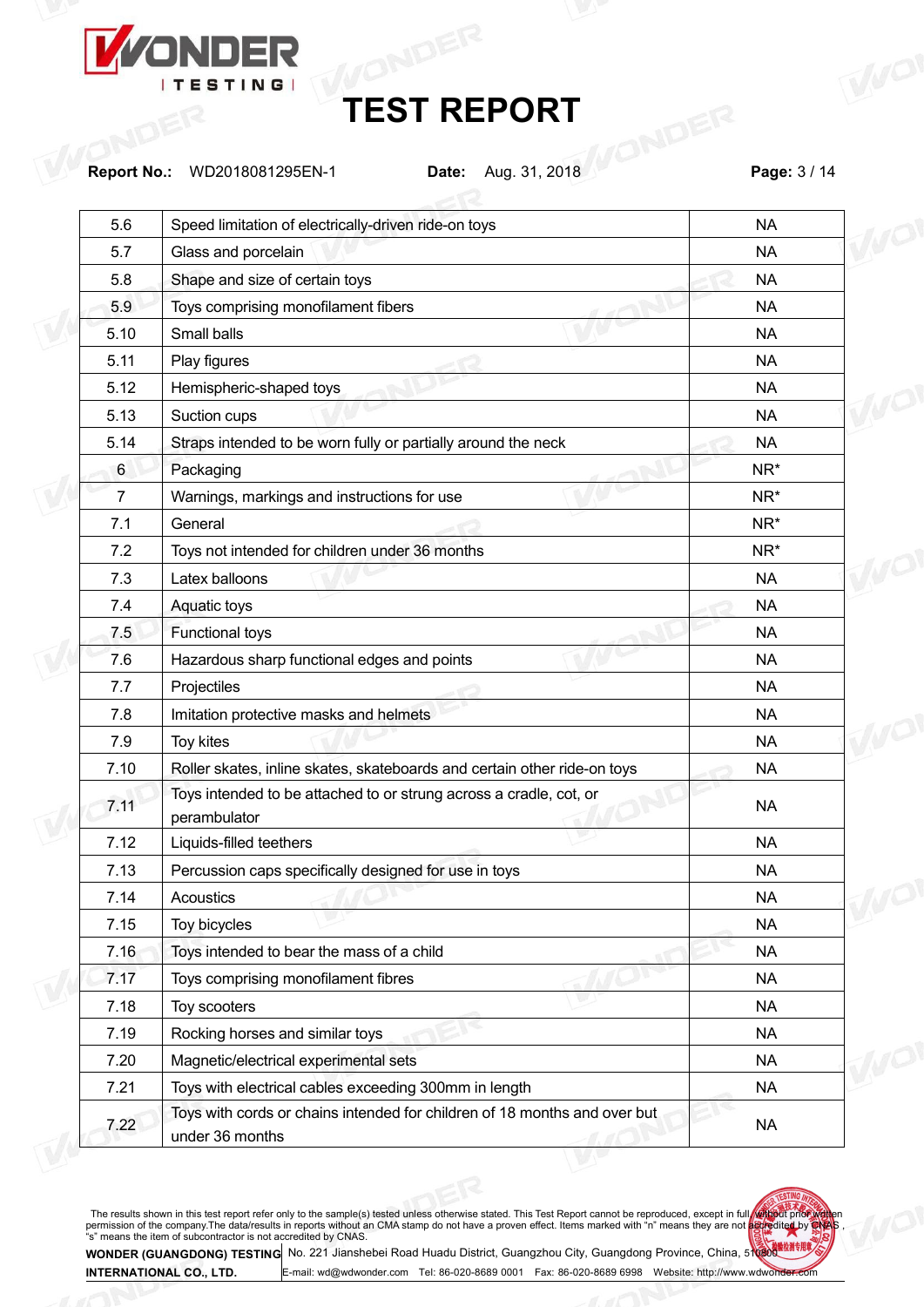

**Report No.:** WD2018081295EN-1 **Date:** Aug. 31, 2018 **Page:** 4 / 14

## **Test Result(s):**

## **Labeling Requirements: 2009/48/EC – Safety of Toys**

| $2003/40/EV = 3dHUV$ OF TOYS         |                |  |
|--------------------------------------|----------------|--|
| <b>Testing Items</b>                 | <b>Results</b> |  |
| Importer's or Manufacturer's Name    | NO.            |  |
| Importer's or Manufacturer's address | NO.            |  |
| Product ID                           | NO             |  |
| CE mark                              | NO             |  |

Note: 1. NA = Not Applicable.

- 2. NR = Not Requested.
- 3. "\*"= Per client's requirement, the packaging was not evaluated.
- 4. According to Directive 2009/48/EC, a toy intended for use by children under 36 months must be designed and manufactured in such a way that it can be cleaned. A textile toy must, to this end, be washable, except if it contains a mechanism that may be damaged if soak washed. The manufacturer should, if applicable, provide instructions on how the toy has to be cleaned.<br>5. The manufacturer's name and registered trade name or registered trade mark and the address
- at which the manufacturer can be contacted shall be indicated on the toy or, where that is not possible, on its packaging or in a document accompanying the toy. This requirement applies also to the name and address etc. of any importer.
- 6. Manufacturers shall ensure that their toys bear a type, batch, serial or model number or other element allowing their identification, or where the size or natural of the toys does not allow, that the required information is provided on the packaging or in a document accompanying the toy.
- 7. CE marking should be visible from outside the packaging and its height must be at least 5 mm.

| <b>PASS</b><br>4.1<br>General requirements<br>4.2<br>Toys to be worn on the head<br>NA.<br>4.3<br>Toy disguise costumes and toys intended to be worn by a child in play<br>NA. |    |
|--------------------------------------------------------------------------------------------------------------------------------------------------------------------------------|----|
|                                                                                                                                                                                |    |
|                                                                                                                                                                                |    |
|                                                                                                                                                                                |    |
| 4.4<br>Toys intended to be entered by a child                                                                                                                                  | NA |
| 4.5<br>Soft-filled toys<br>NA.                                                                                                                                                 |    |

Flammability - EN 71-2:2011+A1:2014

The results shown in this test report refer only to the sample(s) tested unless otherwise stated. This Test Report cannot be reproduced, except in full with the permission of the company. The data/results in reports without an CMA stamp do not have a proven effect. Items marked with "n" means they are not bedredited by CNAS.<br>"s" means the item of subcontractor is not accredited by

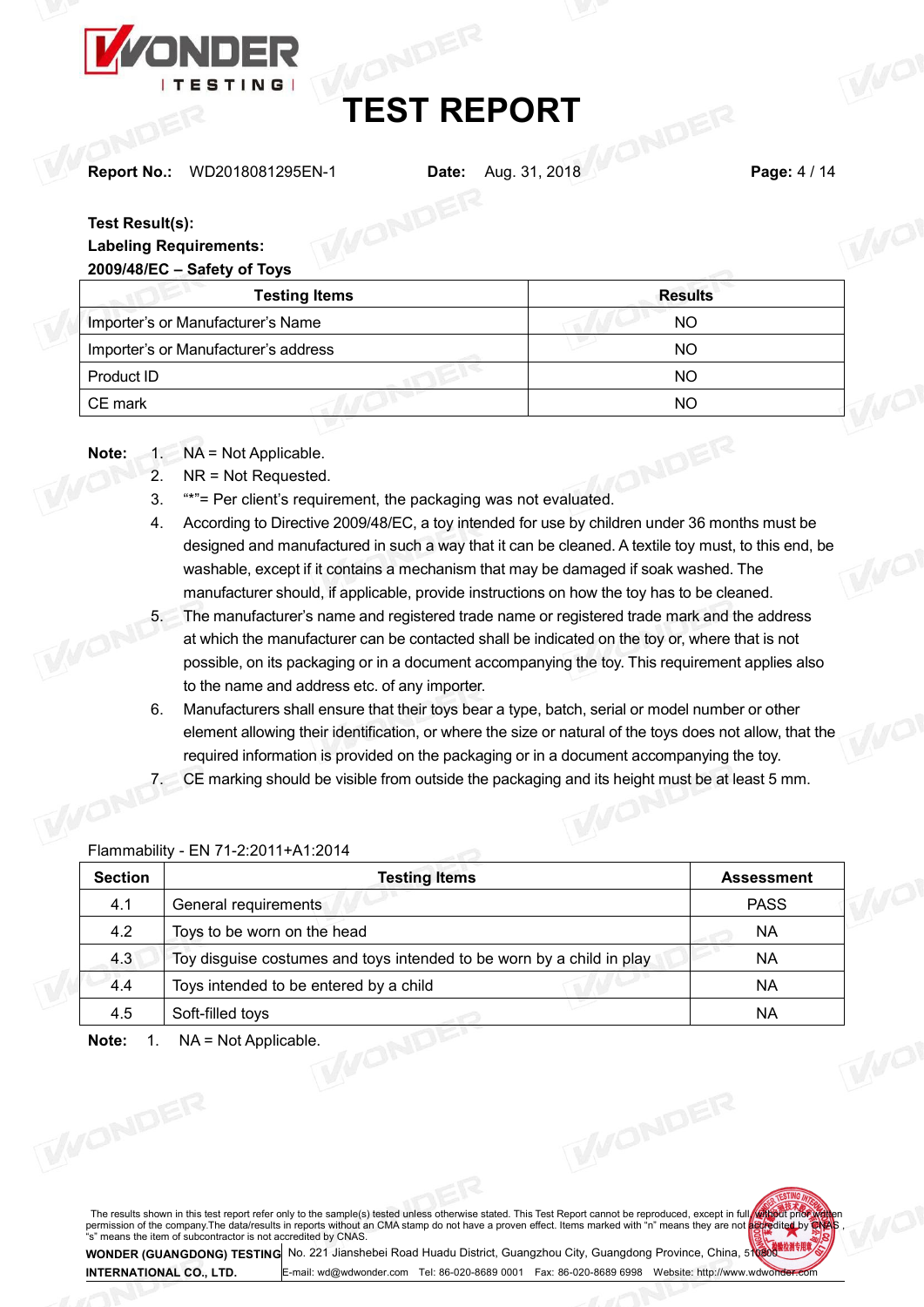

**Report No.:** WD2018081295EN-1 **Date:** Aug. 31, 2018 **Page:** 5 / 14

## **Test Result(s):**

Migration of Certain Elements (General Elements) - EN71-3 (Category III) Method: With reference to EN 71-3:2013+A2:2017Annex E & F, analyzed by Inductively Coupled Plasma Atomic Emission spectroscopy (ICP-AES) and UV-Vis.

|                             |                 |               | Result (mg/kg) |                |             |                |  |
|-----------------------------|-----------------|---------------|----------------|----------------|-------------|----------------|--|
| <b>Substance</b>            | RL (mg/kg)      | Limit (mg/kg) | $\mathbf{1}$   | $\overline{2}$ | 3           | $\overline{4}$ |  |
| Lead (Pb)                   | 10 <sub>1</sub> | 160           | N.D.           | N.D.           | N.D.        | N.D.           |  |
| Antimony (Sb)               | 10 <sub>1</sub> | 560           | N.D.           | N.D.           | N.D.        | N.D.           |  |
| Arsenic (As)                | 10 <sub>1</sub> | 47            | N.D.           | N.D.           | N.D.        | N.D.           |  |
| Barium (Ba)                 | 50              | 18750         | N.D.           | N.D.           | N.D.        | N.D.           |  |
| Selenium (Se)               | 10 <sup>1</sup> | 460           | N.D.           | N.D.           | N.D.        | N.D.           |  |
| Cadmium (Cd)                | 5               | 17            | N.D.           | N.D.           | N.D.        | N.D.           |  |
| Mercury (Hg)                | 10 <sub>1</sub> | 94            | N.D.           | N.D.           | N.D.        | N.D.           |  |
| Chromium(III) $(Cr^{3+})$   | 2.0             | 460           | N.D.           | N.D.           | N.D.        | N.D.           |  |
| Chromium( $VI$ ) ( $Cr6+$ ) | 0.2             | 0.2           | N.D.           | N.D.           | N.D.        | N.D.           |  |
| Nickel (Ni)                 | 10 <sup>°</sup> | 930           | N.D.           | N.D.           | N.D.        | N.D.           |  |
| Tin(Sn)                     | 3.3             | 180000        | N.D.           | N.D.           | N.D.        | N.D.           |  |
| Aluminium (Al)              | 50              | 70000         | N.D.           | N.D.           | N.D.        | N.D.           |  |
| Copper (Cu)                 | 50              | 7700          | 219            | N.D.           | 99          | 88             |  |
| Cobalt (Co)                 | 10 <sup>1</sup> | 130           | N.D.           | N.D.           | N.D.        | N.D.           |  |
| Boron (B)                   | 50              | 15000         | N.D.           | N.D.           | N.D.        | N.D.           |  |
| Manganese (Mn)              | 50              | 15000         | N.D.           | N.D.           | N.D.        | N.D.           |  |
| Strontium (Sr)              | 50              | 56000         | N.D.           | N.D.           | N.D.        | 53             |  |
| Zinc(Zn)                    | 50              | 46000         | N.D.           | 959            | N.D.        | N.D.           |  |
|                             | Conclusion(s)   |               | <b>PASS</b>    | <b>PASS</b>    | <b>PASS</b> | <b>PASS</b>    |  |

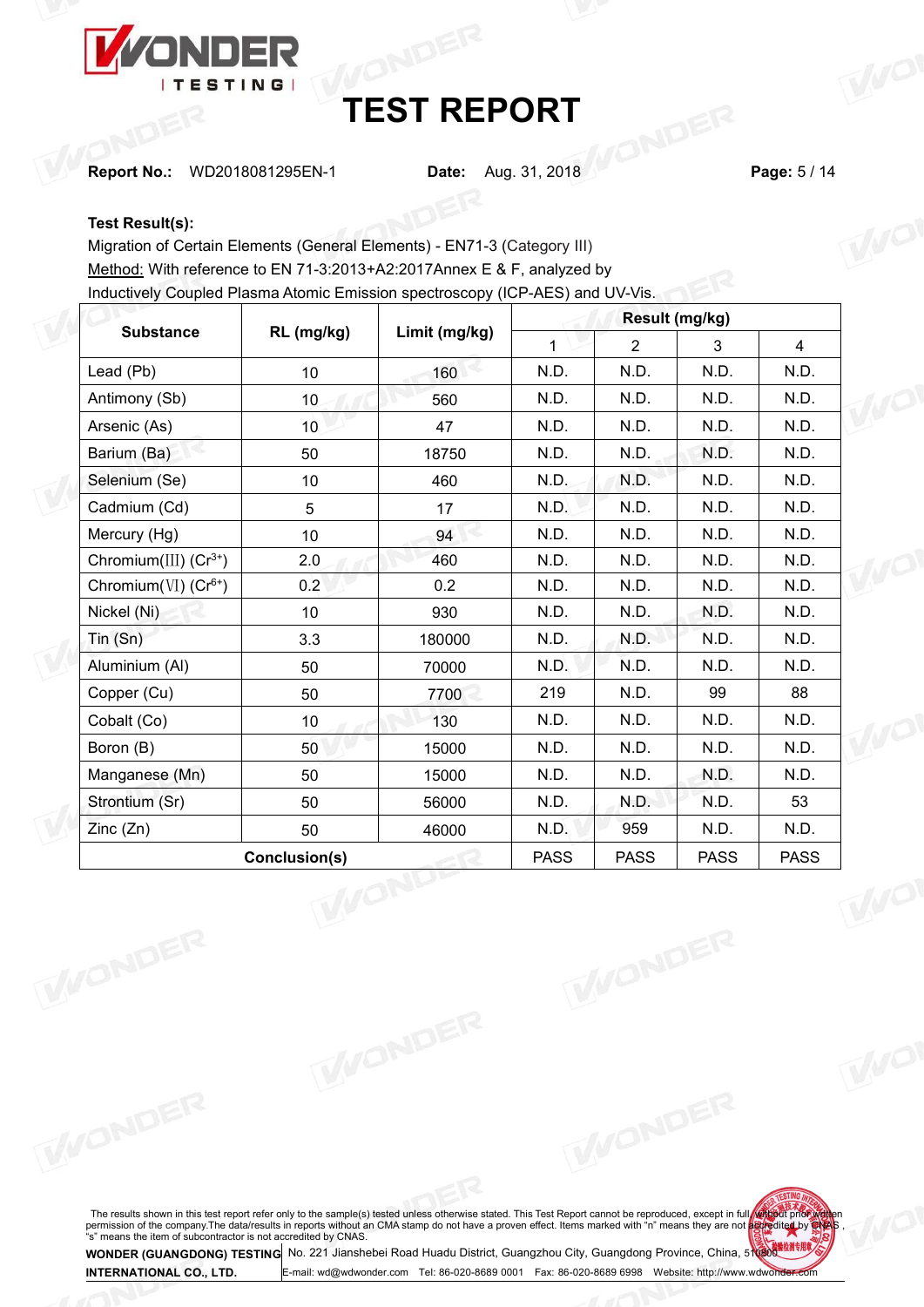

**Report No.:** WD2018081295EN-1 **Date:** Aug. 31, 2018 **Page:** 6 / 14

## **Test Result(s):**

Migration of Certain Elements (General Elements) - EN71-3 (Category III) Method: With reference to EN 71-3:2013+A2:2017Annex E & F, analyzed by Inductively Coupled Plasma Atomic Emission spectroscopy (ICP-AES) and UV-Vis.

|                                     |                 |               |             | Result (mg/kg) |                |             |
|-------------------------------------|-----------------|---------------|-------------|----------------|----------------|-------------|
| <b>Substance</b>                    | RL (mg/kg)      | Limit (mg/kg) | 5           | 6              | $\overline{7}$ | 8           |
| Lead (Pb)                           | 10 <sup>°</sup> | 160           | N.D.        | N.D.           | N.D.           | N.D.        |
| Antimony (Sb)                       | 10 <sub>1</sub> | 560           | N.D.        | N.D.           | N.D.           | N.D.        |
| Arsenic (As)                        | 10 <sup>°</sup> | 47            | N.D.        | N.D.           | N.D.           | N.D.        |
| Barium (Ba)                         | 50              | 18750         | 135         | 70             | N.D.           | N.D.        |
| Selenium (Se)                       | 10              | 460           | N.D.        | N.D.           | N.D.           | N.D.        |
| Cadmium (Cd)                        | 5               | 17            | N.D.        | N.D.           | N.D.           | N.D.        |
| Mercury (Hg)                        | 10              | 94            | N.D.        | N.D.           | N.D.           | N.D.        |
| Chromium(III) $(Cr^{3+})$           | 2.0             | 460           | N.D.        | N.D.           | N.D.           | N.D.        |
| Chromium $(VI)$ (Cr <sup>6+</sup> ) | 0.2             | 0.2           | N.D.        | N.D.           | N.D.           | N.D.        |
| Nickel (Ni)                         | 10              | 930           | N.D.        | N.D.           | N.D.           | N.D.        |
| $T$ in $(Sn)$                       | 3.3             | 180000        | N.D.        | N.D.           | N.D.           | N.D.        |
| Aluminium (AI)                      | 50              | 70000         | 211         | N.D.           | N.D.           | N.D.        |
| Copper (Cu)                         | 50              | 7700          | N.D.        | N.D.           | N.D.           | N.D.        |
| Cobalt (Co)                         | 10              | 130           | N.D.        | N.D.           | N.D.           | N.D.        |
| Boron (B)                           | 50              | 15000         | N.D.        | N.D.           | N.D.           | N.D.        |
| Manganese (Mn)                      | 50              | 15000         | N.D.        | N.D.           | N.D.           | N.D.        |
| Strontium (Sr)                      | 50              | 56000         | N.D.        | N.D.           | N.D.           | N.D.        |
| Zinc(Zn)                            | 50              | 46000         | 65          | N.D.           | 210            | 669         |
|                                     | Conclusion(s)   |               | <b>PASS</b> | <b>PASS</b>    | <b>PASS</b>    | <b>PASS</b> |

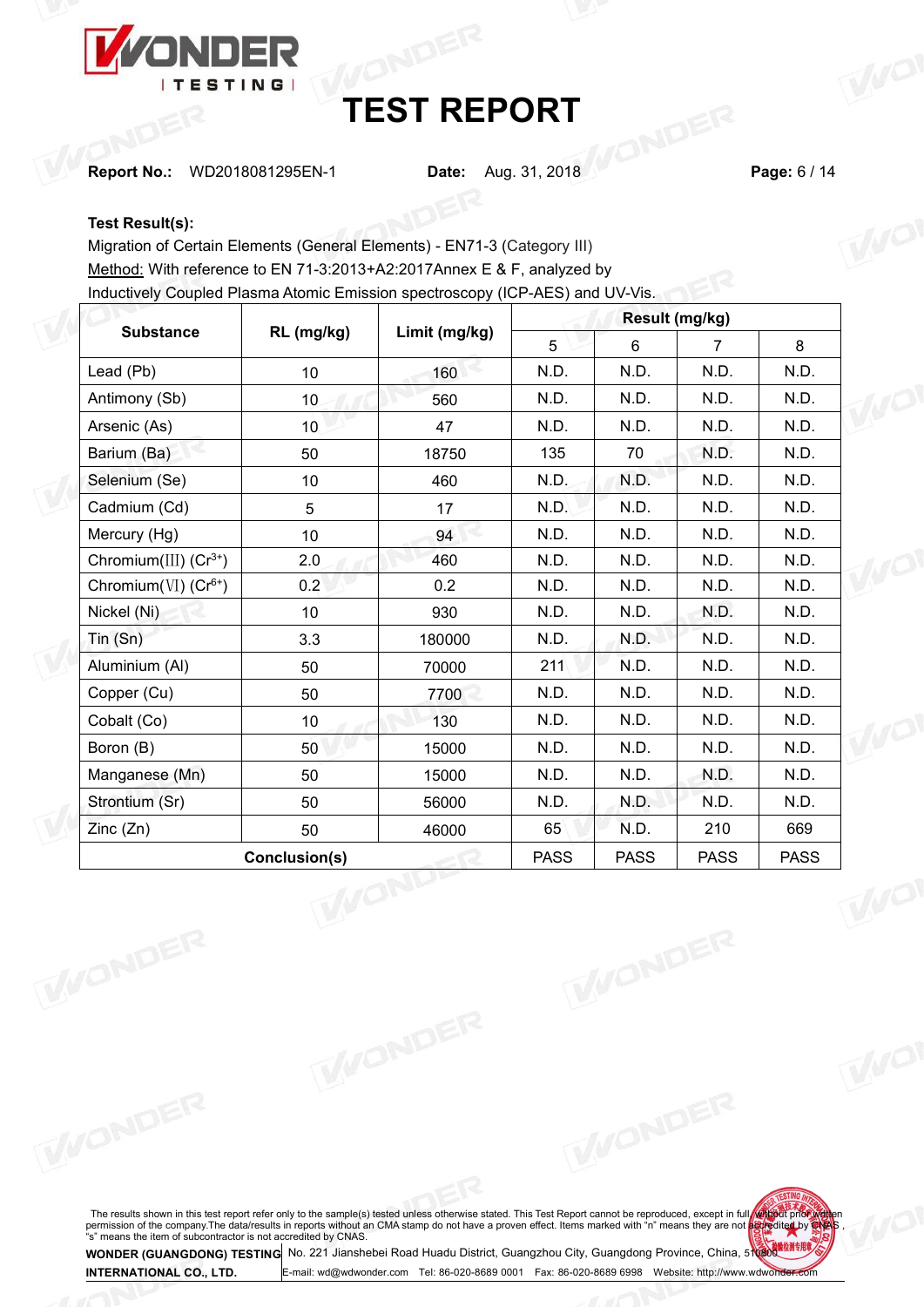

**Report No.:** WD2018081295EN-1 **Date:** Aug. 31, 2018 **Page:** 7 / 14

## **Test Result(s):**

Migration of Certain Elements (General Elements) - EN71-3 (Category III) Method: With reference to EN 71-3:2013+A2:2017Annex E & F, analyzed by Inductively Coupled Plasma Atomic Emission spectroscopy (ICP-AES) and UV-Vis.

|                             |                       |               |             | Result (mg/kg) |             |                 |
|-----------------------------|-----------------------|---------------|-------------|----------------|-------------|-----------------|
| <b>Substance</b>            | RL (mg/kg)            | Limit (mg/kg) | 9           | 10             | 11          | 12 <sup>2</sup> |
| Lead (Pb)                   | 10 <sup>1</sup>       | 160           | N.D.        | N.D.           | N.D.        | N.D.            |
| Antimony (Sb)               | 10 <sup>°</sup>       | 560           | N.D.        | N.D.           | N.D.        | N.D.            |
| Arsenic (As)                | 10 <sup>°</sup>       | 47            | N.D.        | N.D.           | N.D.        | N.D.            |
| Barium (Ba)                 | 50                    | 18750         | N.D.        | N.D.           | N.D.        | N.D.            |
| Selenium (Se)               | 10                    | 460           | N.D.        | N.D.           | N.D.        | N.D.            |
| Cadmium (Cd)                | 5                     | 17            | N.D.        | N.D.           | N.D.        | N.D.            |
| Mercury (Hg)                | 10                    | 94            | N.D.        | N.D.           | N.D.        | N.D.            |
| Chromium(III) $(Cr^{3+})$   | 2.0                   | 460           | N.D.        | N.D.           | N.D.        | N.D.            |
| Chromium( $VI$ ) ( $Cr6+$ ) | 0.2                   | 0.2           | N.D.        | N.D.           | N.D.        | N.D.            |
| Nickel (Ni)                 | 10                    | 930           | N.D.        | N.D.           | N.D.        | N.D.            |
| Tin (Sn)                    | 3.3                   | 180000        | N.D.        | N.D.           | N.D.        | N.D.            |
| Aluminium (Al)              | 50                    | 70000         | N.D.        | 64             | N.D.        | N.D.            |
| Copper (Cu)                 | 50                    | 7700          | N.D.        | N.D.           | N.D.        | N.D.            |
| Cobalt (Co)                 | 10                    | 130           | N.D.        | N.D.           | N.D.        | N.D.            |
| Boron (B)                   | 50                    | 15000         | N.D.        | N.D.           | N.D.        | N.D.            |
| Manganese (Mn)              | 50                    | 15000         | N.D.        | N.D.           | N.D.        | N.D.            |
| Strontium (Sr)              | 50                    | 56000         | N.D.        | N.D.           | N.D.        | N.D.            |
| Zinc(Zn)                    | 50                    | 46000         | N.D.        | N.D.           | N.D.        | N.D.            |
|                             | Conclusion(s)<br>WONE |               | <b>PASS</b> | <b>PASS</b>    | <b>PASS</b> | <b>PASS</b>     |

The results shown in this test report refer only to the sample(s) tested unless otherwise stated. This Test Report cannot be reproduced, except in full we to the streport permission of the company. The data/results in repo

E-mail: [wd@wdwonder.com](mailto:wd@wdwonder.com) Tel: 86-020-8689 0001 Fax: 86-020-8689 6998 Website: http://www.wdwonder.com

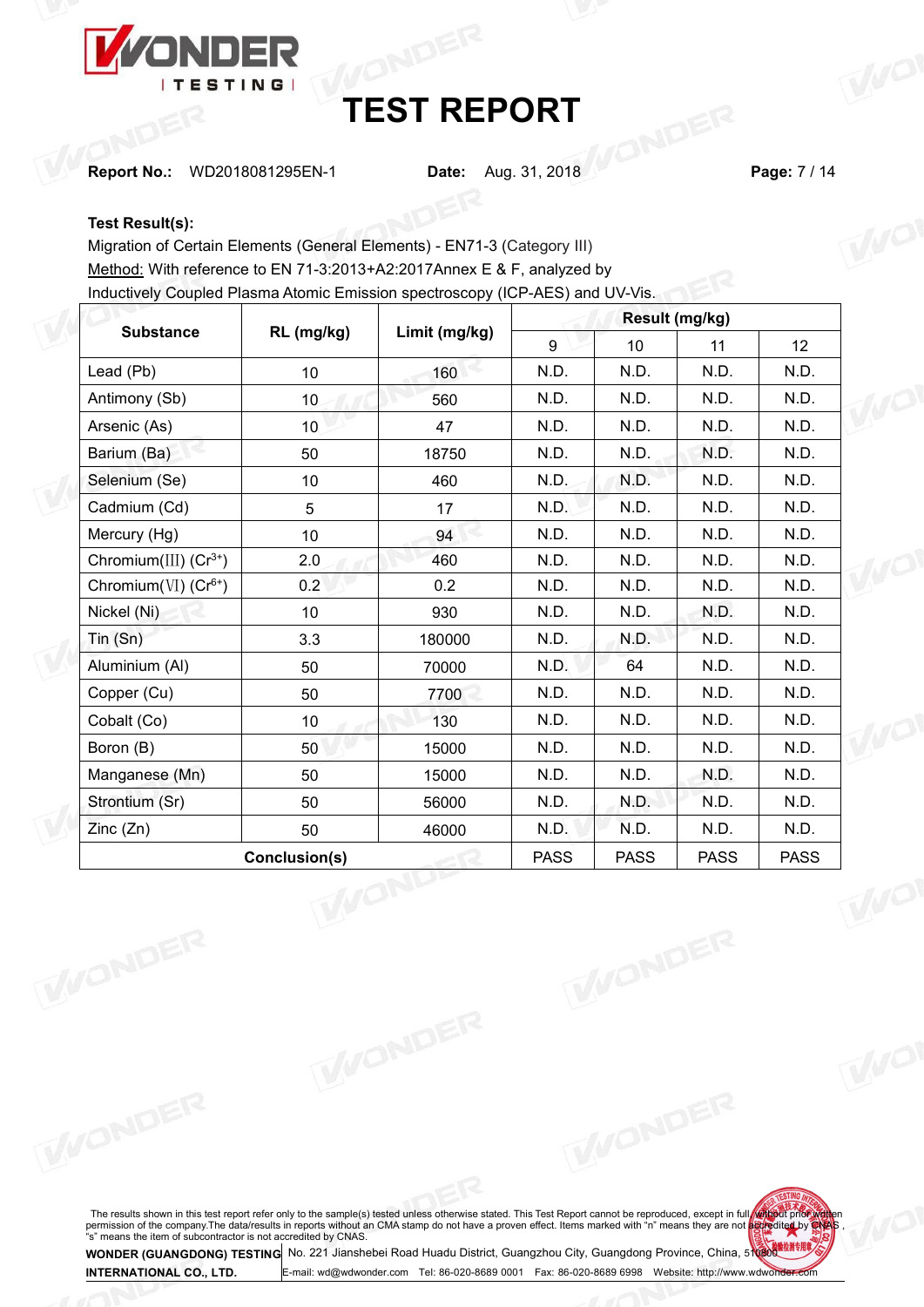

**Report No.:** WD2018081295EN-1 **Date:** Aug. 31, 2018 **Page:** 8 / 14

## **Test Result(s):**

Migration of Certain Elements (General Elements) - EN71-3 (Category III) Method: With reference to EN 71-3:2013+A2:2017Annex E & F, analyzed by Inductively Coupled Plasma Atomic Emission spectroscopy (ICP-AES) and UV-Vis.

|                             |                 | Limit (mg/kg) |             |             |             |             |  |
|-----------------------------|-----------------|---------------|-------------|-------------|-------------|-------------|--|
| <b>Substance</b>            | RL (mg/kg)      |               | 13          | 14          | 15          | 16          |  |
| Lead (Pb)                   | 10 <sub>1</sub> | 160           | N.D.        | N.D.        | N.D.        | N.D.        |  |
| Antimony (Sb)               | 10 <sub>1</sub> | 560           | N.D.        | N.D.        | N.D.        | N.D.        |  |
| Arsenic (As)                | 10 <sup>°</sup> | 47            | N.D.        | N.D.        | N.D.        | N.D.        |  |
| Barium (Ba)                 | 50              | 18750         | N.D.        | N.D.        | N.D.        | 73          |  |
| Selenium (Se)               | 10 <sub>1</sub> | 460           | N.D.        | N.D.        | N.D.        | N.D.        |  |
| Cadmium (Cd)                | 5               | 17            | N.D.        | N.D.        | N.D.        | N.D.        |  |
| Mercury (Hg)                | 10 <sup>°</sup> | 94            | N.D.        | N.D.        | N.D.        | N.D.        |  |
| Chromium(III) $(Cr^{3+})$   | 2.0             | 460           | N.D.        | N.D.        | N.D.        | N.D.        |  |
| Chromium( $VI$ ) ( $Cr6+$ ) | 0.2             | 0.2           | N.D.        | N.D.        | N.D.        | N.D.        |  |
| Nickel (Ni)                 | 10 <sup>°</sup> | 930           | N.D.        | N.D.        | N.D.        | N.D.        |  |
| Tin(Sn)                     | 3.3             | 180000        | N.D.        | N.D.        | N.D.        | N.D.        |  |
| Aluminium (Al)              | 50              | 70000         | N.D.        | N.D.        | N.D.        | N.D.        |  |
| Copper (Cu)                 | 50              | 7700          | N.D.        | N.D.        | N.D.        | N.D.        |  |
| Cobalt (Co)                 | 10 <sub>1</sub> | 130           | N.D.        | N.D.        | N.D.        | N.D.        |  |
| Boron (B)                   | 50              | 15000         | N.D.        | N.D.        | N.D.        | N.D.        |  |
| Manganese (Mn)              | 50              | 15000         | N.D.        | N.D.        | N.D.        | N.D.        |  |
| Strontium (Sr)              | 50              | 56000         | N.D.        | N.D.        | N.D.        | N.D.        |  |
| Zinc(Zn)                    | 50              | 46000         | 188         | N.D.        | N.D.        | N.D.        |  |
|                             | Conclusion(s)   |               | <b>PASS</b> | <b>PASS</b> | <b>PASS</b> | <b>PASS</b> |  |

The results shown in this test report refer only to the sample(s) tested unless otherwise stated. This Test Report cannot be reproduced, except in full we to the streport permission of the company. The data/results in repo

E-mail: [wd@wdwonder.com](mailto:wd@wdwonder.com) Tel: 86-020-8689 0001 Fax: 86-020-8689 6998 Website: http://www.wdwonder.com

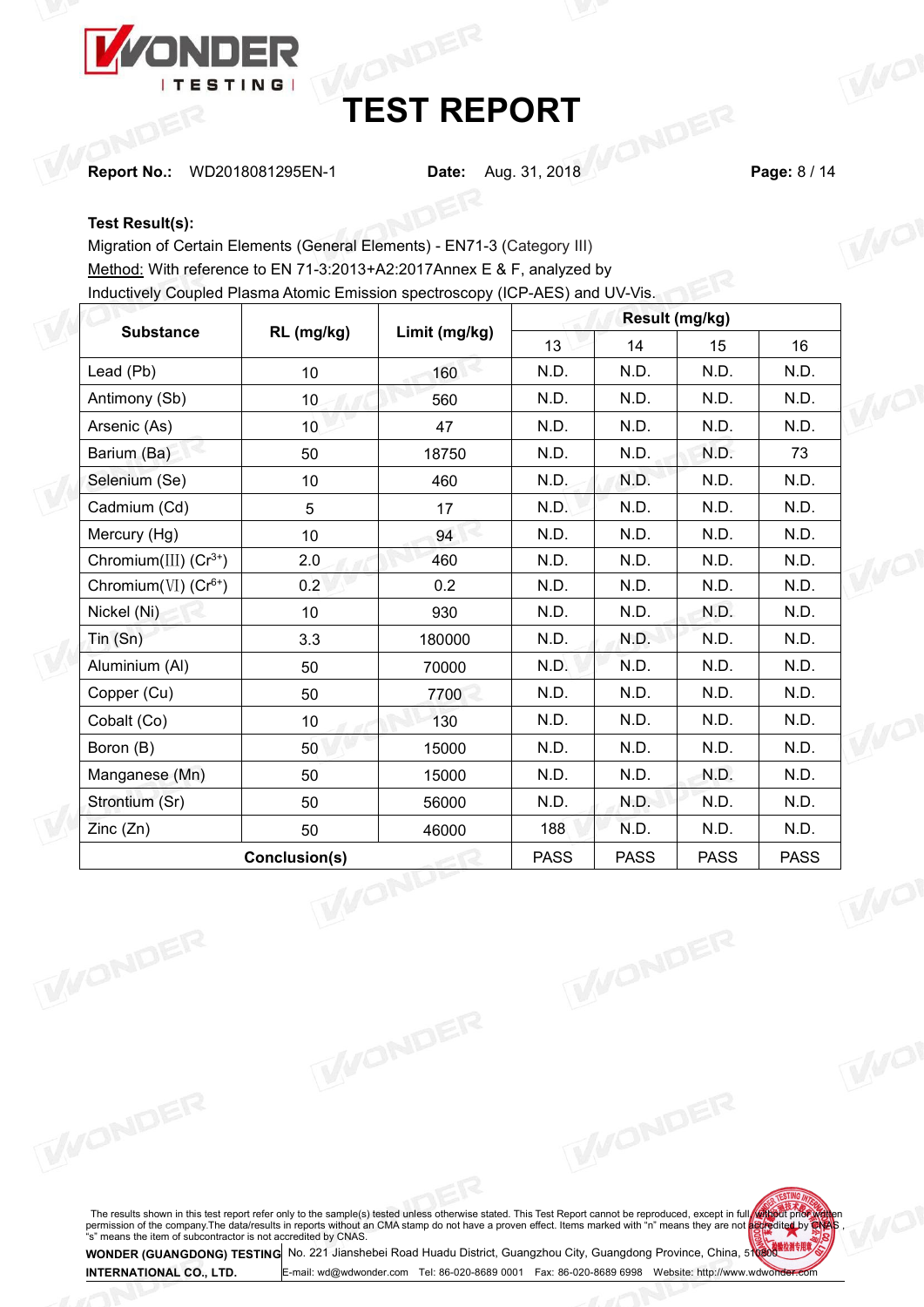

**Report No.:** WD2018081295EN-1 **Date:** Aug. 31, 2018 **Page:** 9 / 14

## **Test Result(s):**

Migration of Certain Elements (General Elements) - EN71-3 (Category III)

Migration of Certain Elements (General Elements) - EN71-3 (Category III)<br>Method: With reference to EN 71-3:2013+A2:2017Annex E & F, analyzed by Inductively Coupled Plasma Atomic Emission spectroscopy (ICP-AES) and UV-Vis.

|                             |                 |               | Result (mg/kg) |             |     |
|-----------------------------|-----------------|---------------|----------------|-------------|-----|
| <b>Substance</b>            | RL (mg/kg)      | Limit (mg/kg) | 17             | 18          |     |
| Lead (Pb)                   | 10 <sub>1</sub> | 160           | N.D.           | N.D.        |     |
| Antimony (Sb)               | 10              | 560           | N.D.           | N.D.        | TWO |
| Arsenic (As)                | 10 <sup>1</sup> | 47            | N.D.           | N.D.        |     |
| Barium (Ba)                 | 50              | 18750         | N.D.           | N.D.        |     |
| Selenium (Se)               | 10 <sub>1</sub> | 460           | N.D.           | N.D.        |     |
| Cadmium (Cd)                | 5               | 17            | N.D.           | N.D.        |     |
| Mercury (Hg)                | 10 <sub>1</sub> | 94            | N.D.           | N.D.        |     |
| Chromium(III) $(Cr^{3+})$   | 2.0             | 460           | N.D.           | N.D.        | WO  |
| Chromium( $VI$ ) ( $Cr6+$ ) | 0.2             | 0.2           | N.D.           | N.D.        |     |
| Nickel (Ni)                 | 10              | 930           | N.D.           | N.D.        |     |
| Tin(Sn)                     | 3.3             | 180000        | N.D.           | N.D.        |     |
| Aluminium (Al)              | 50              | 70000         | N.D.           | N.D.        |     |
| Copper (Cu)                 | 50              | 7700          | N.D.           | N.D.        |     |
| Cobalt (Co)                 | 10              | 130           | N.D.           | N.D.        |     |
| Boron (B)                   | 50              | 15000         | N.D.           | N.D.        | WO  |
| Manganese (Mn)              | 50              | 15000         | N.D.           | N.D.        |     |
| Strontium (Sr)              | 50              | 56000         | N.D.           | N.D.        |     |
| Zinc(Zn)                    | 50              | 46000         | N.D.           | N.D.        |     |
|                             | Conclusion(s)   |               | <b>PASS</b>    | <b>PASS</b> |     |
|                             |                 |               |                |             |     |

**Note:** 1. mg/kg = milligram per kilogram (ppm).<br>
2. N.D. = Not Detected (< RL).<br>
3. RL = Reporting Limit.

2.  $N.D. = Not detected (< RL)$ .

3. RL = Reporting Limit.

The results shown in this test report refer only to the sample(s) tested unless otherwise stated. This Test Report cannot be reproduced, except in full we to the streport permission of the company. The data/results in repo



**WONDER (GUANGDONG) TESTING INTERNATIONAL CO., LTD.** No. <sup>221</sup> Jianshebei Road Huadu District, Guangzhou City, Guangdong Province, China, <sup>510800</sup> E-mail: [wd@wdwonder.com](mailto:wd@wdwonder.com) Tel: 86-020-8689 0001 Fax: 86-020-8689 6998 Website: http://www.wdwonder.com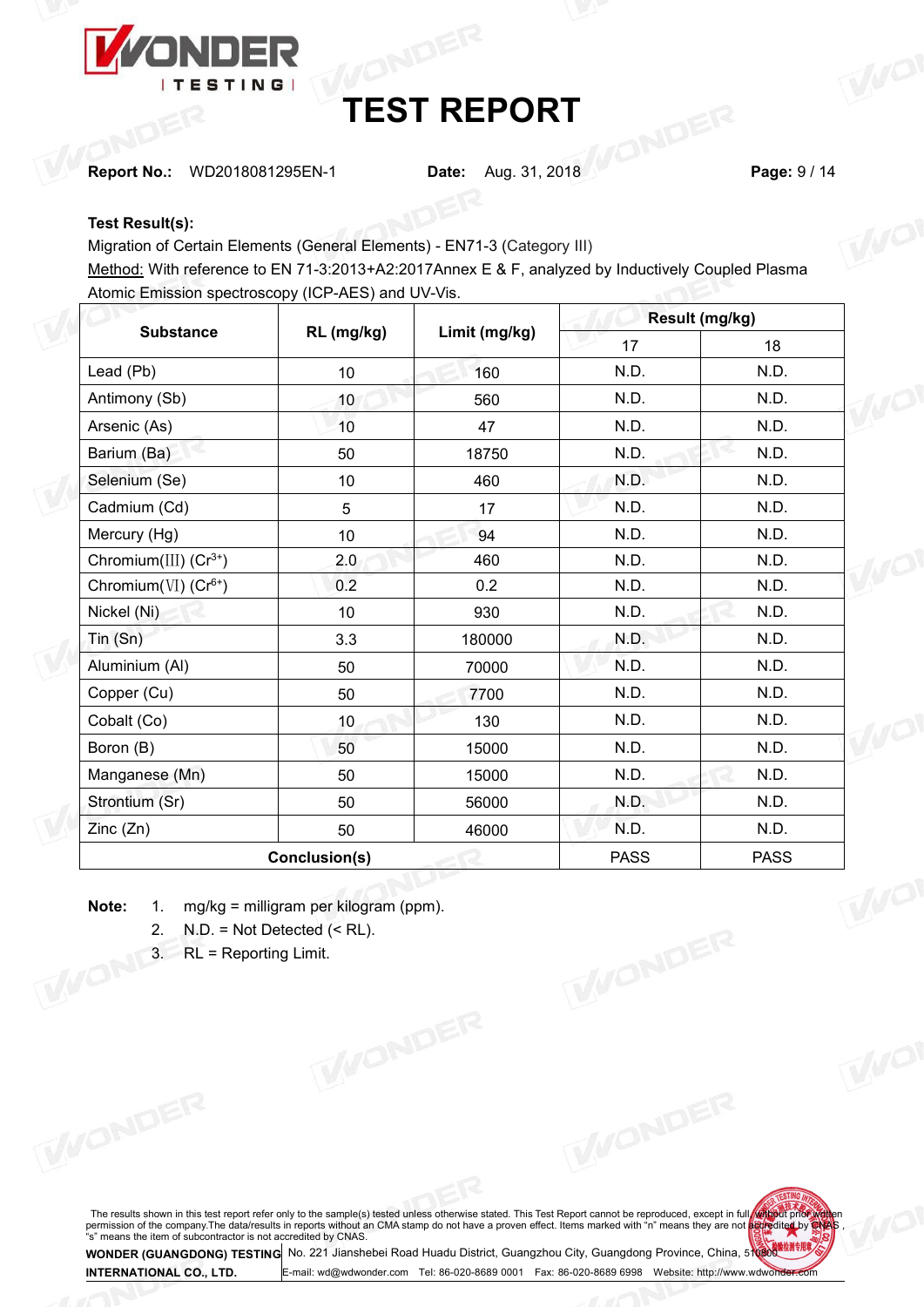

**Report No.:** WD2018081295EN-1 **Date:** Aug. 31, 2018 **Page:** 10 / 14

## **Test Result(s):**

Migration of Certain Elements (Organic Tin) - EN71-3 (Category III) Method: With reference to EN 71-3:2013+A2:2017 Annex G, analyzed by Gas

Chromatograph-Mass Spectrometry (GC-MS).

| <b>Substance</b>           | RL (mg/kg)    | Limit (mg/kg) |             | $\overline{2}$ | 3           | 4           |  |
|----------------------------|---------------|---------------|-------------|----------------|-------------|-------------|--|
| Methyl Tin(MeT)            | 0.2           | $\sim$        | N.D         | N.D            | N.D         | N.D         |  |
| Butyl Tin(BuT)             | 0.2           | $\sim$        | N.D         | N.D            | N.D         | N.D         |  |
| Dibutyl Tin(DBT)           | 0.2           | $\sim$        | N.D         | N.D            | N.D         | N.D         |  |
| Tributyl Tin(TBT)          | 0.2           | $\sim$        | N.D         | N.D            | N.D         | N.D         |  |
| Tetrabutyl Tin(TeBT)       | 0.2           | $\sim$ $\sim$ | N.D         | N.D            | N.D         | N.D         |  |
| Monooctyl Tin(MOT)         | 0.2           | $\sim$        | N.D         | N.D            | N.D         | N.D         |  |
| Dioctyl Tin(DOT)           | 0.2           | L.            | N.D         | N.D            | N.D         | N.D         |  |
| Dipropyl Tin(DProT)        | 0.2           | $\sim$        | N.D         | N.D            | N.D         | N.D         |  |
| Diphenyl Tin(DPhT)         | 0.2           | $\sim$        | N.D         | N.D            | N.D         | N.D         |  |
| Triphenyl Tin(TPhT)        | 0.2           | $\mathbf{H}$  | N.D         | N.D            | N.D         | N.D         |  |
| <b>Sum of Organic Tins</b> |               | 12            | N.D         | N.D            | N.D         | N.D         |  |
|                            | Conclusion(s) |               | <b>PASS</b> | <b>PASS</b>    | <b>PASS</b> | <b>PASS</b> |  |
|                            |               |               |             |                |             |             |  |

Migration of Certain Elements (Organic Tin) - EN71-3 (Category III) Method: With reference to EN 71-3:2013+A2:2017 Annex G, analyzed by Gas<br>Chromatograph-Mass Spectrometry (GC-MS) Chromatograph-Mass Spectrometry (GC-MS).

| <b>Substance</b>           | RL (mg/kg)    | Limit (mg/kg) | 5           | 6           | 7           | 8           |  |
|----------------------------|---------------|---------------|-------------|-------------|-------------|-------------|--|
| Methyl Tin(MeT)            | 0.2           | --            | N.D         | N.D         | N.D         | N.D         |  |
| Butyl Tin(BuT)             | 0.2           | $\sim$        | N.D         | N.D         | N.D         | N.D         |  |
| Dibutyl Tin(DBT)           | 0.2           | ⊷             | N.D         | N.D         | N.D         | N.D         |  |
| Tributyl Tin(TBT)          | 0.2           | ⊷             | N.D         | N.D         | N.D         | N.D         |  |
| Tetrabutyl Tin(TeBT)       | 0.2           | --            | N.D         | N.D         | N.D         | N.D         |  |
| Monooctyl Tin(MOT)         | 0.2           | ÷             | N.D         | N.D         | N.D         | N.D         |  |
| Dioctyl Tin(DOT)           | 0.2           | --            | N.D         | N.D         | N.D         | N.D         |  |
| Dipropyl Tin(DProT)        | 0.2           | --            | N.D         | N.D         | N.D         | N.D         |  |
| Diphenyl Tin(DPhT)         | 0.2           | н.            | N.D         | N.D         | N.D         | N.D         |  |
| Triphenyl Tin(TPhT)        | 0.2           | --            | N.D         | N.D         | N.D         | N.D         |  |
| <b>Sum of Organic Tins</b> |               | 12            | N.D         | N.D         | N.D         | N.D         |  |
|                            | Conclusion(s) |               | <b>PASS</b> | <b>PASS</b> | <b>PASS</b> | <b>PASS</b> |  |

The results shown in this test report refer only to the sample(s) tested unless otherwise stated. This Test Report cannot be reproduced, except in full we to the streport permission of the company. The data/results in repo

**WONDER (GUANGDONG) TESTING INTERNATIONAL CO., LTD.** No. <sup>221</sup> Jianshebei Road Huadu District, Guangzhou City, Guangdong Province, China, <sup>510800</sup> -mail: [wd@wdwonder.com](mailto:wd@wdwonder.com) Tel: 86-020-8689 0001 Fax: 86-020-8689 6998 Website: http://www.wdwonde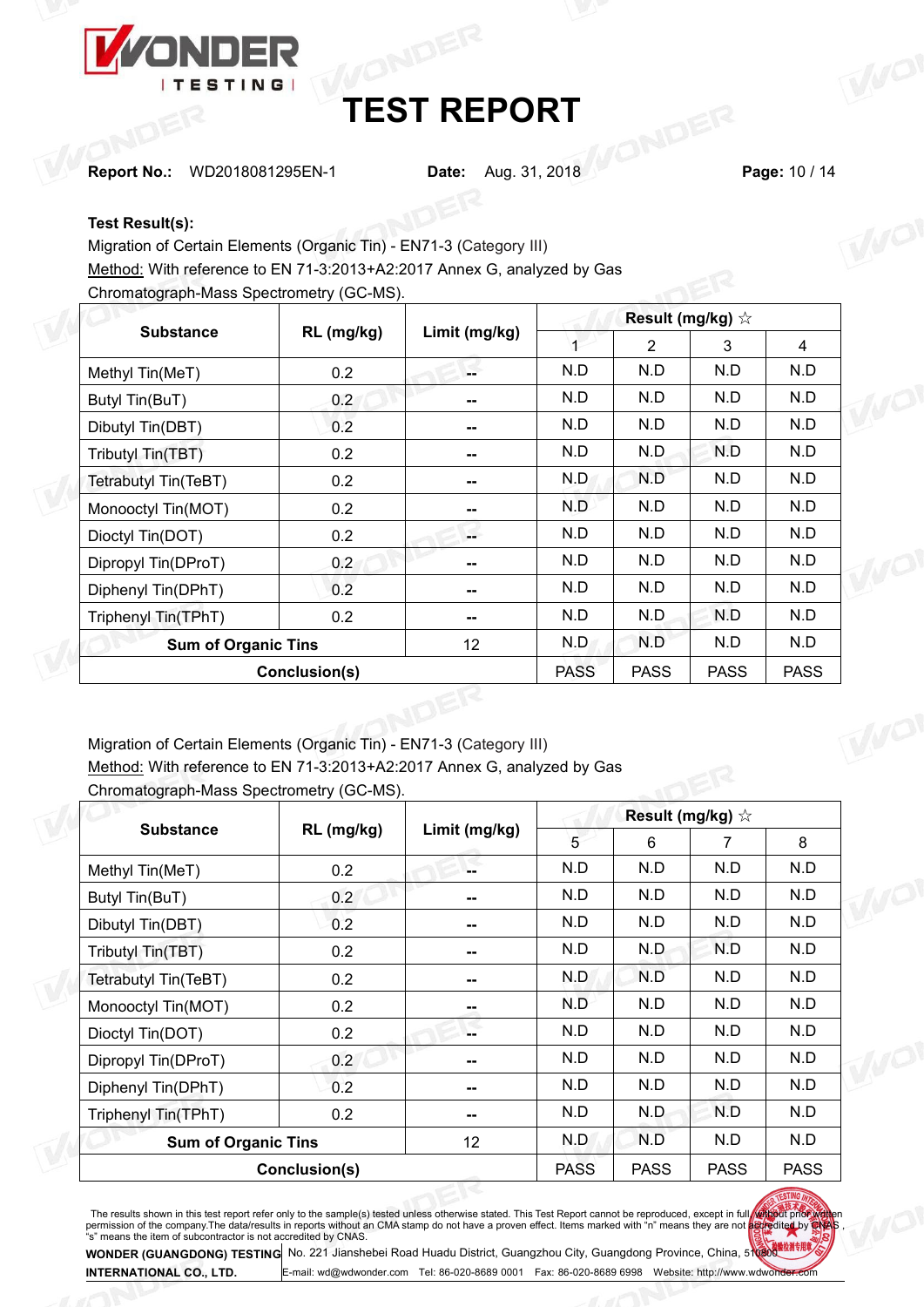

**Report No.:** WD2018081295EN-1 **Date:** Aug. 31, 2018 **Page:** 11 / 14

## **Test Result(s):**

Migration of Certain Elements (Organic Tin) - EN71-3 (Category III)

Method: With reference to EN 71-3:2013+A2:2017 Annex G, analyzed by Gas

Chromatograph-Mass Spectrometry (GC-MS).

| <b>Substance</b>           | RL (mg/kg)    | Limit (mg/kg) | 9           | 10          | 11          | 12          |              |
|----------------------------|---------------|---------------|-------------|-------------|-------------|-------------|--------------|
| Methyl Tin(MeT)            | 0.2           | £             | N.D         | N.D         | N.D         | N.D         |              |
| Butyl Tin(BuT)             | 0.2           | $\sim$        | N.D         | N.D         | N.D         | N.D         | $\theta\cup$ |
| Dibutyl Tin(DBT)           | 0.2           | $\sim$        | N.D         | N.D         | N.D         | N.D         |              |
| Tributyl Tin(TBT)          | 0.2           | --            | N.D         | N.D         | N.D         | N.D         |              |
| Tetrabutyl Tin(TeBT)       | 0.2           | $\sim$        | N.D         | N.D         | N.D         | N.D         |              |
| Monooctyl Tin(MOT)         | 0.2           | $\sim$        | N.D         | N.D         | N.D         | N.D         |              |
| Dioctyl Tin(DOT)           | 0.2           | S             | N.D         | N.D         | N.D         | N.D         |              |
| Dipropyl Tin(DProT)        | 0.2           | $\sim$        | N.D         | N.D         | N.D         | N.D         |              |
| Diphenyl Tin(DPhT)         | 0.2           | $\sim$        | N.D         | N.D         | N.D         | N.D         |              |
| Triphenyl Tin(TPhT)        | 0.2           | $\sim$        | N.D         | N.D         | N.D         | N.D         |              |
| <b>Sum of Organic Tins</b> |               | 12            | N.D         | N.D         | N.D         | N.D         |              |
|                            | Conclusion(s) |               | <b>PASS</b> | <b>PASS</b> | <b>PASS</b> | <b>PASS</b> |              |

Migration of Certain Elements (Organic Tin) - EN71-3 (Category III)

Method: With reference to EN 71-3:2013+A2:2017 Annex G, analyzed by Gas

| <b>Substance</b>           | RL (mg/kg)    | Limit (mg/kg) | 13          | 14          | 15          | 16          |  |
|----------------------------|---------------|---------------|-------------|-------------|-------------|-------------|--|
| Methyl Tin(MeT)            | 0.2           | н.            | N.D         | N.D         | N.D         | N.D         |  |
| Butyl Tin(BuT)             | 0.2           | $\mathbf{u}$  | N.D         | N.D         | N.D         | N.D         |  |
| Dibutyl Tin(DBT)           | 0.2           | --            | N.D         | N.D         | N.D         | N.D         |  |
| Tributyl Tin(TBT)          | 0.2           | --            | N.D         | N.D         | N.D         | N.D         |  |
| Tetrabutyl Tin(TeBT)       | 0.2           | --            | N.D         | N.D         | N.D         | N.D         |  |
| Monooctyl Tin(MOT)         | 0.2           | --            | N.D         | N.D         | N.D         | N.D         |  |
| Dioctyl Tin(DOT)           | 0.2           | н.            | N.D         | N.D         | N.D         | N.D         |  |
| Dipropyl Tin(DProT)        | 0.2           | --            | N.D         | N.D         | N.D         | N.D         |  |
| Diphenyl Tin(DPhT)         | 0.2           | --            | N.D         | N.D         | N.D         | N.D         |  |
| Triphenyl Tin(TPhT)        | 0.2           | --            | N.D         | N.D         | N.D         | N.D         |  |
| <b>Sum of Organic Tins</b> |               | 12            | N.D         | N.D         | N.D         | N.D         |  |
|                            | Conclusion(s) |               | <b>PASS</b> | <b>PASS</b> | <b>PASS</b> | <b>PASS</b> |  |

Chromatograph-Mass Spectrometry (GC-MS).

The results shown in this test report refer only to the sample(s) tested unless otherwise stated. This Test Report cannot be reproduced, except in full we to the streport permission of the company. The data/results in repo

**WONDER (GUANGDONG) TESTING INTERNATIONAL CO., LTD.** No. <sup>221</sup> Jianshebei Road Huadu District, Guangzhou City, Guangdong Province, China, <sup>510800</sup> -mail: [wd@wdwonder.com](mailto:wd@wdwonder.com) Tel: 86-020-8689 0001 Fax: 86-020-8689 6998 Website: http://www.wdwon<del>de</del>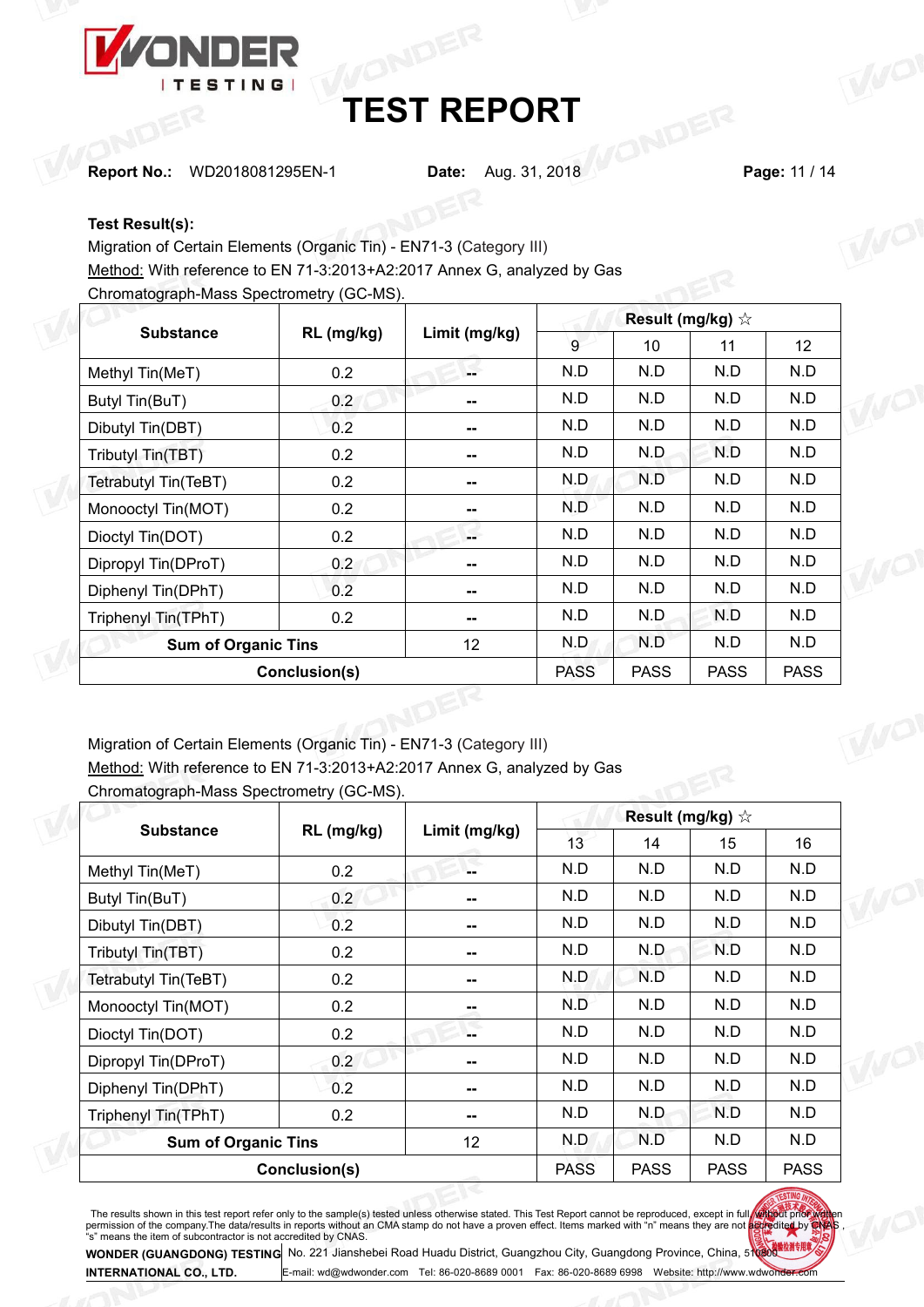

**Report No.:** WD2018081295EN-1 **Date:** Aug. 31, 2018 **Page:** 12 / 14

## **Test Result(s):**

Migration of Certain Elements (Organic Tin) - EN71-3 (Category III)

Migration of Certain Elements (Organic Tin) - EN71-3 (Category III)<br>Method: With reference to EN 71-3:2013+A2:2017 Annex G, analyzed by Gas Chromatograph-Mass Spectrometry (GC-MS).

| <b>Substance</b>     | RL (mg/kg)                 | Result (mg/kg) $\forall$<br>Limit (mg/kg)<br>17<br>N.D<br>--<br>N.D<br>--<br>N.D<br>$-$<br>N.D<br>--<br>N.D<br>--<br>N.D<br>--<br>N.D<br>--<br>N.D<br>--<br>N.D<br>--<br>N.D<br>--<br>N.D<br>12 | 18          |             |  |
|----------------------|----------------------------|-------------------------------------------------------------------------------------------------------------------------------------------------------------------------------------------------|-------------|-------------|--|
| Methyl Tin(MeT)      | 0.2                        |                                                                                                                                                                                                 |             | N.D         |  |
| Butyl Tin(BuT)       | 0.2                        |                                                                                                                                                                                                 |             | N.D         |  |
| Dibutyl Tin(DBT)     | 0.2                        |                                                                                                                                                                                                 |             | N.D         |  |
| Tributyl Tin(TBT)    | 0.2                        |                                                                                                                                                                                                 |             | N.D         |  |
| Tetrabutyl Tin(TeBT) | 0.2                        |                                                                                                                                                                                                 |             | N.D         |  |
| Monooctyl Tin(MOT)   | 0.2                        |                                                                                                                                                                                                 |             | N.D         |  |
| Dioctyl Tin(DOT)     | 0.2                        |                                                                                                                                                                                                 |             | N.D         |  |
| Dipropyl Tin(DProT)  | 0.2                        |                                                                                                                                                                                                 |             | N.D         |  |
| Diphenyl Tin(DPhT)   | 0.2                        |                                                                                                                                                                                                 |             | N.D         |  |
| Triphenyl Tin(TPhT)  | 0.2                        |                                                                                                                                                                                                 |             | N.D         |  |
|                      | <b>Sum of Organic Tins</b> |                                                                                                                                                                                                 |             | N.D         |  |
|                      | Conclusion(s)              |                                                                                                                                                                                                 | <b>PASS</b> | <b>PASS</b> |  |

- **Note:** 1. mg/kg = milligram per kilogram (ppm).
	- 2. "--" = Not Applicable.
	- 3. N.D. = Not Detected (< RL).
	- 4. RL = Reporting Limit.
	- 5. " $\forall$ " = The migration of organic tin is expressed as tributyltin.

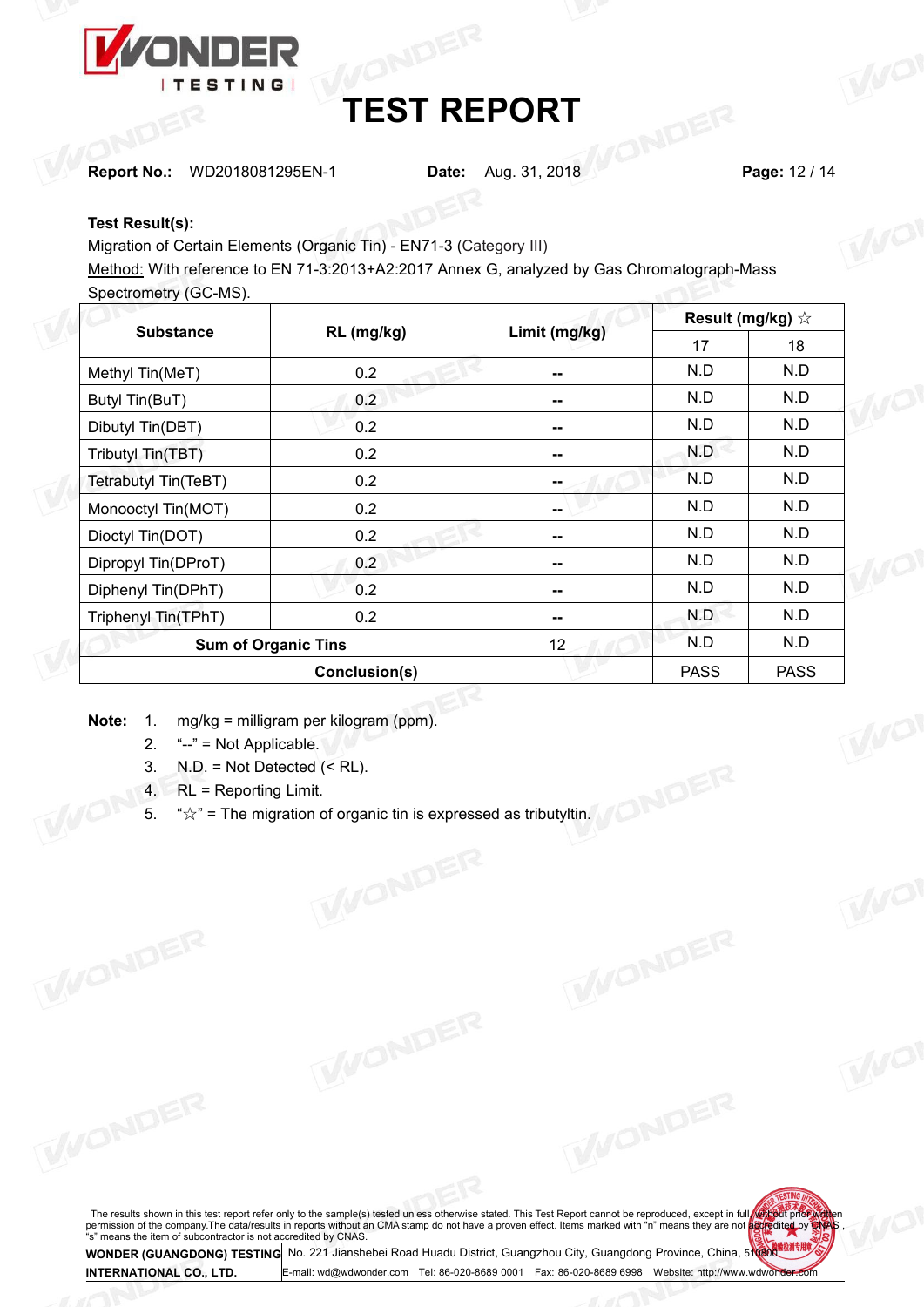

**Report No.:** WD2018081295EN-1 **Date:** Aug. 31, 2018 **Page:** 13 / 14

## **Test Material List**

The following materials apply only to the samples submitted for chemical testing

| <b>Material No.</b>     | <b>Description</b>  | Location    |  |
|-------------------------|---------------------|-------------|--|
| $\mathbf{1}$            | Dark blue solid     | Body        |  |
| $\overline{2}$          | Orange solid        | Body        |  |
| $\mathbf{3}$            | Yellow solid        | Body        |  |
| $\overline{\mathbf{4}}$ | Rose red solid      | Body        |  |
| $\overline{5}$          | White solid         | Body        |  |
| 6                       | Dark orange solid   | Body        |  |
| $\overline{7}$          | Red solid           | Body        |  |
| 8                       | Brown solid         | Body        |  |
| $\boldsymbol{9}$        | Dark gray solid     | Body        |  |
| 10                      | Nude solid          | Body        |  |
| 11                      | Gray solid          | Body        |  |
| 12                      | Green solid         | Body        |  |
| 13                      | Purple solid        | Body        |  |
| 14                      | Dark yellow solid   | Body        |  |
| 15                      | Dark red solid      | <b>Body</b> |  |
| 16                      | Dark green solid    | Body        |  |
| 17                      | White plastic       | Base        |  |
| 18                      | Transparent plastic | Cover       |  |
|                         |                     | ONDE        |  |

The results shown in this test report refer only to the sample(s) tested unless otherwise stated. This Test Report cannot be reproduced, except in full we to the streport permission of the company. The data/results in repo

E-mail: [wd@wdwonder.com](mailto:wd@wdwonder.com) Tel: 86-020-8689 0001 Fax: 86-020-8689 6998 Website: http://www.wdwonder.com